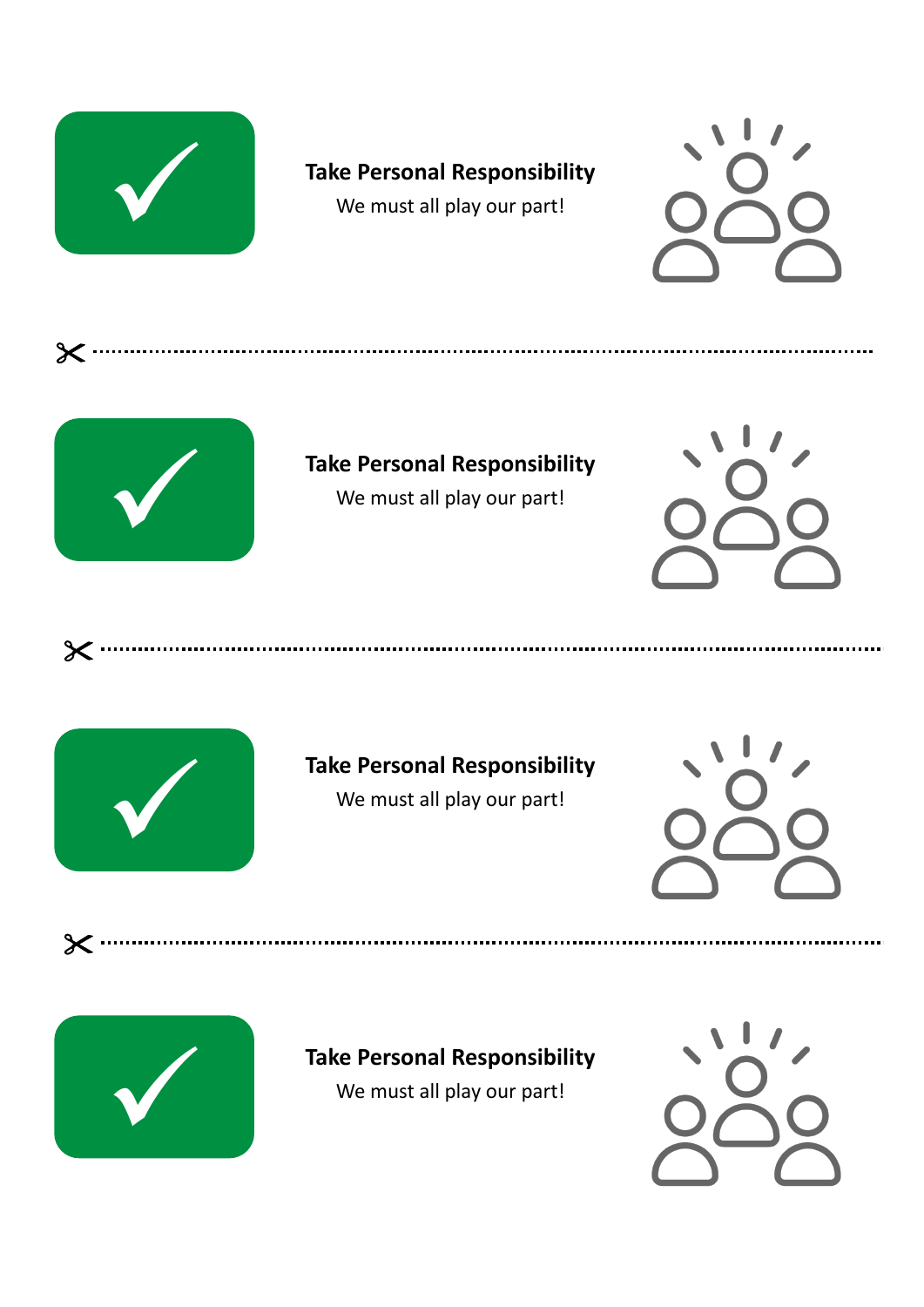

# **Clean Machines and Tools**

For each individual lesson, students should use disinfectant wipes to:

- clean their *assigned tools* at the start and at the end of the lesson.
- clean *shared tools* between each use.
- clean any *contact areas* after each use e.g. handles and on/off switch on a pillar drill.





 $\boldsymbol{\times}$ 

 $\boldsymbol{\times}$ 

## **Clean Machines and Tools**

- For each individual lesson, students should use disinfectant wipes to:
- clean their *assigned tools* at the start and at the end of the lesson.
- clean *shared tools* between each use.
- clean any *contact areas* after each use e.g. handles and on/off switch on a pillar drill.





**Clean Machines and Tools**

For each individual lesson, students should use disinfectant wipes to:

- clean their *assigned tools* at the start and at the end of the lesson.
- clean *shared tools* between each use.
- clean any *contact areas* after each use e.g. handles and on/off switch on a pillar drill.

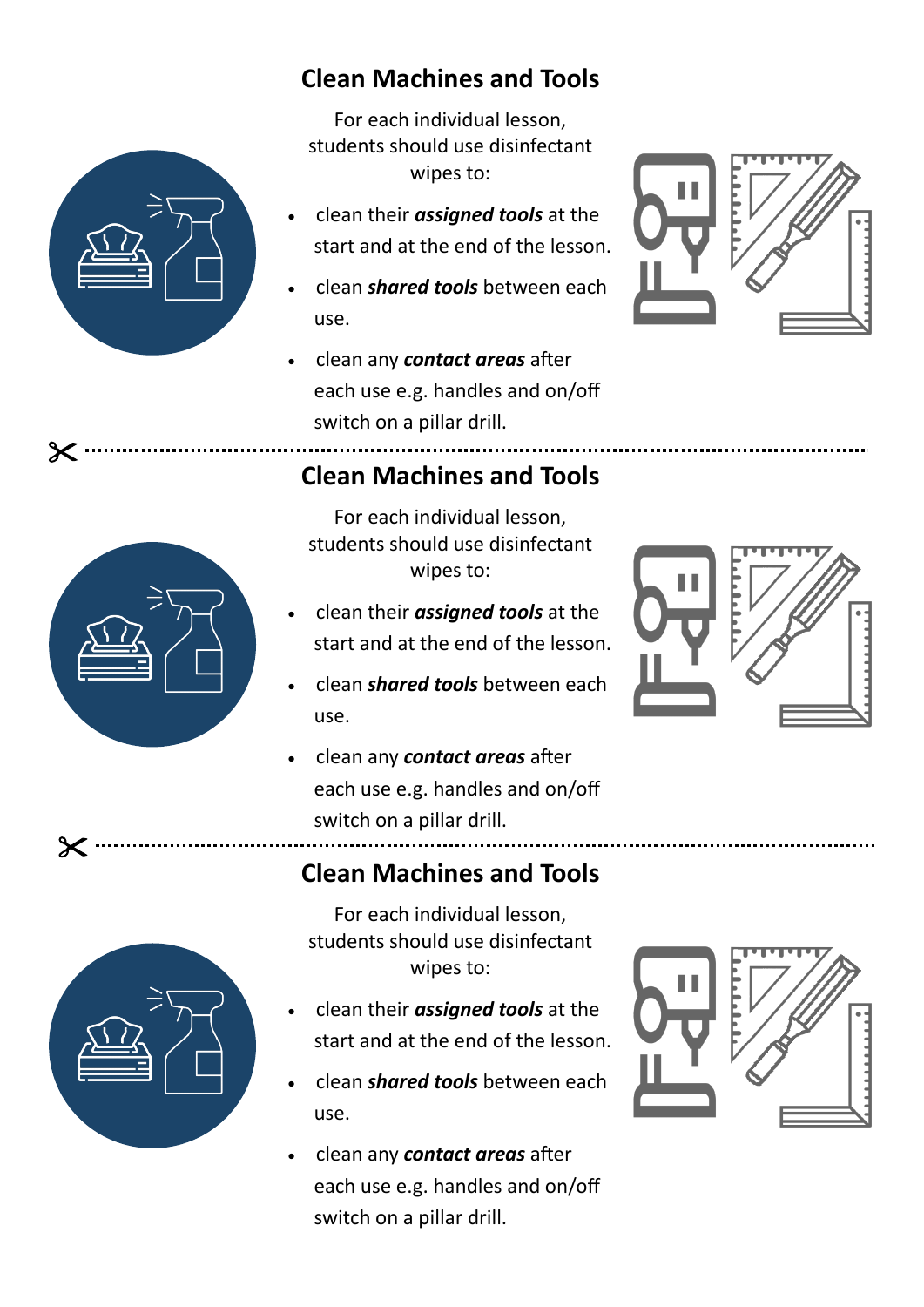

#### **Digital Technology**

Where possible, the teacher could use digital technology for practical demonstrations.

....................................





 $\boldsymbol{\times}$ 

 $\boldsymbol{\times}$ 

 $\boldsymbol{\times}$ 

#### **Digital Technology**

Where possible, the teacher could use digital technology for practical demonstrations.





#### **Digital Technology**

Where possible, the teacher could use digital technology for practical demonstrations.



#### **Digital Technology**

Where possible, the teacher could use digital technology for practical demonstrations.

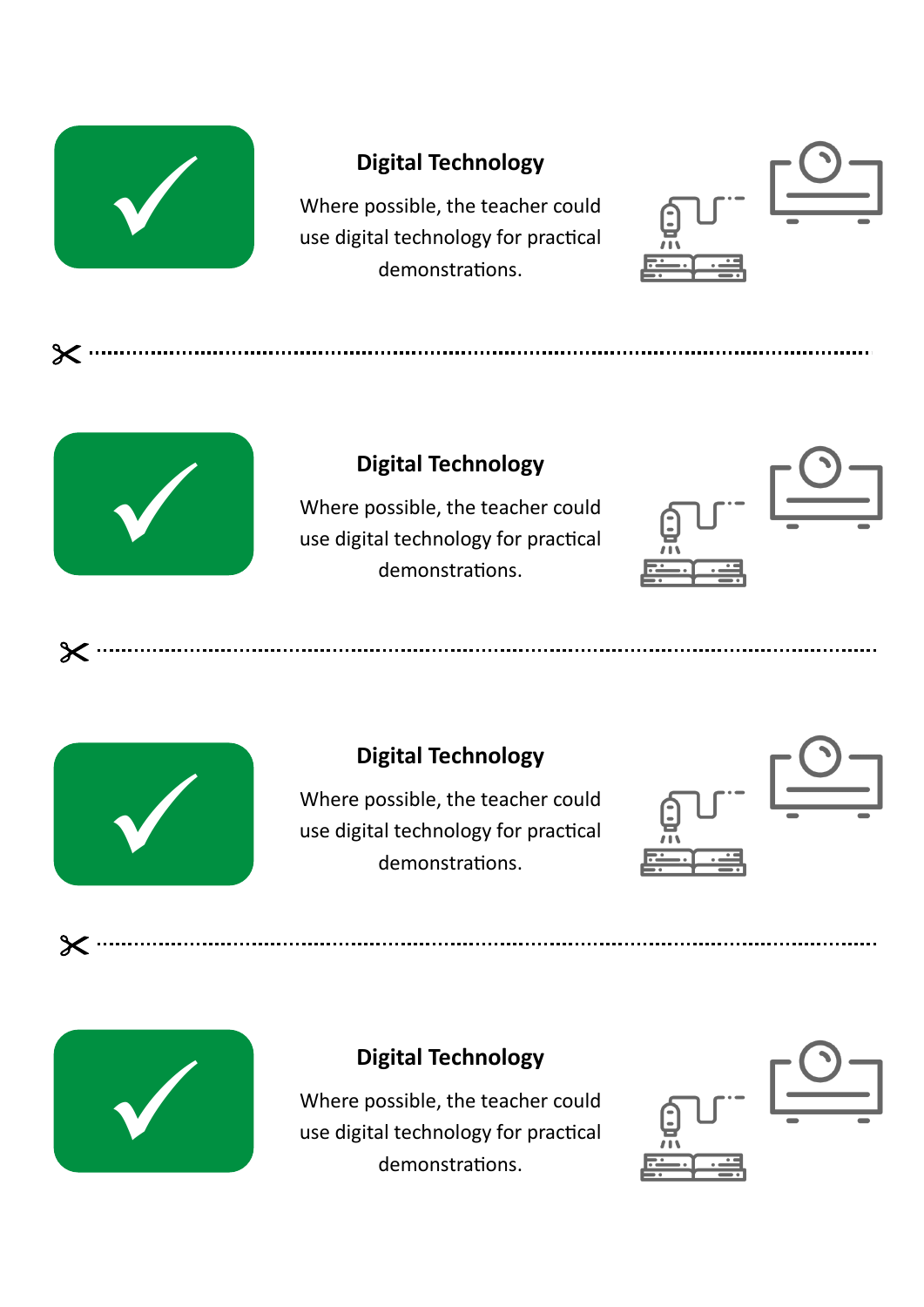

 $\boldsymbol{\times}$ 

**The teacher should use gloves when preparing and handling materials.**

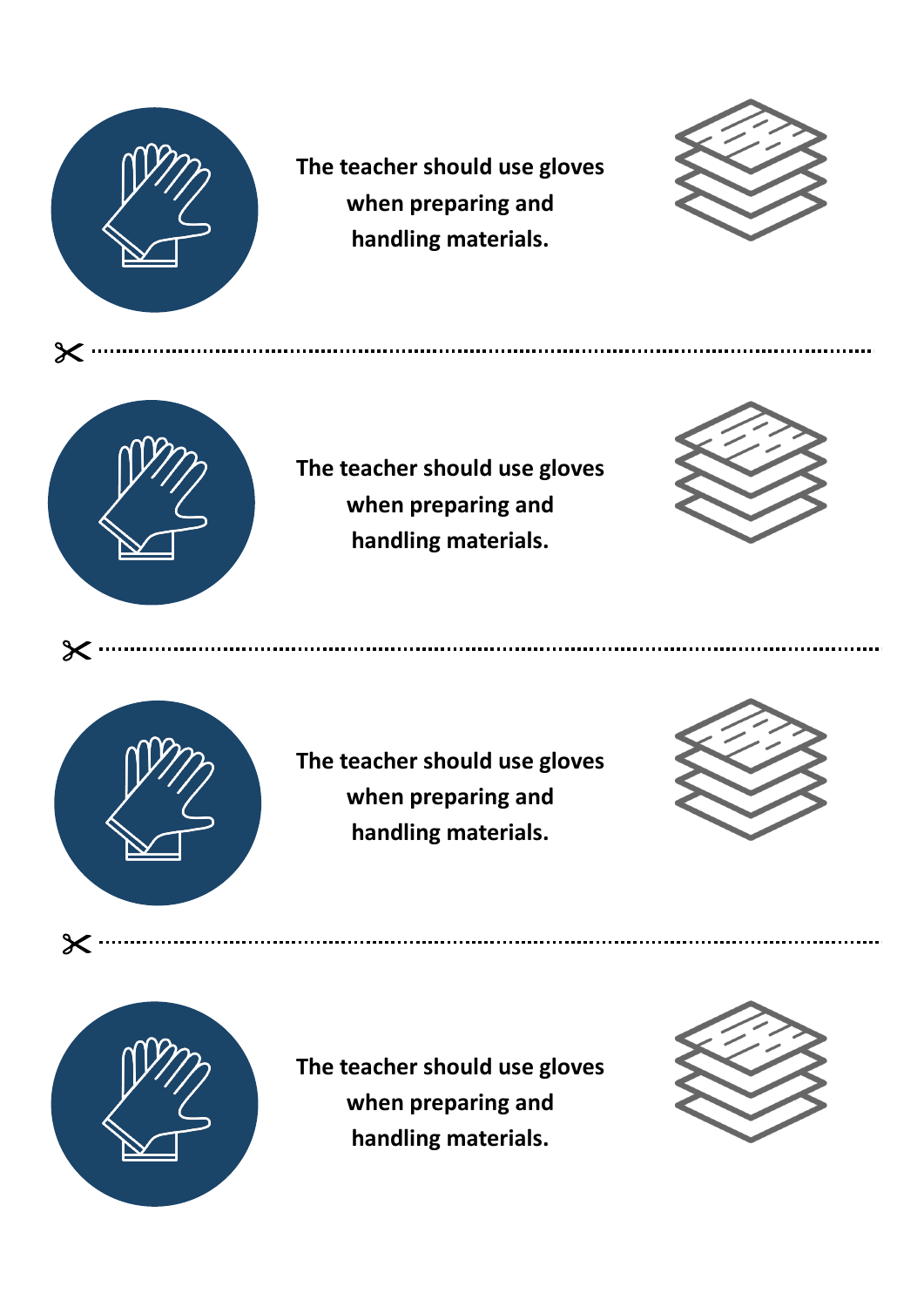

**Avoid unnecessary movement around the classroom.**





 $\chi$ 

 $\boldsymbol{\times}$ 



**Avoid unnecessary movement around the classroom.**





**Avoid unnecessary movement around the classroom.**



✓

**Avoid unnecessary movement around the classroom.**

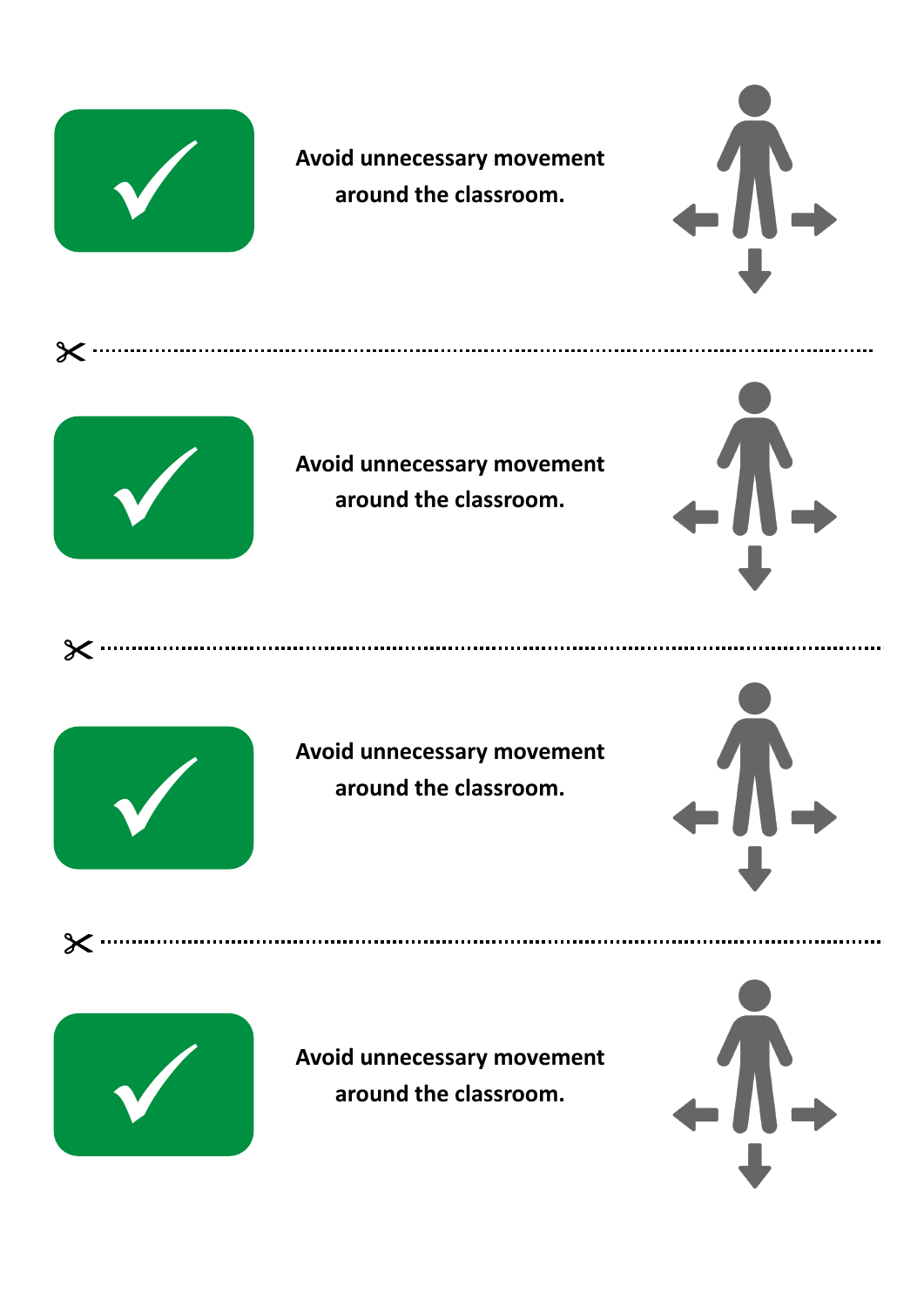

# **Students should clean their own safety goggles**

These goggles should be cleaned at home each evening.





# **Students should clean their own safety goggles**

These goggles should be cleaned at home each evening.





Ж

### **Students should clean their own safety goggles**

These goggles should be cleaned at home each evening.





# **Students should clean their own safety goggles**

These goggles should be cleaned at home each evening.

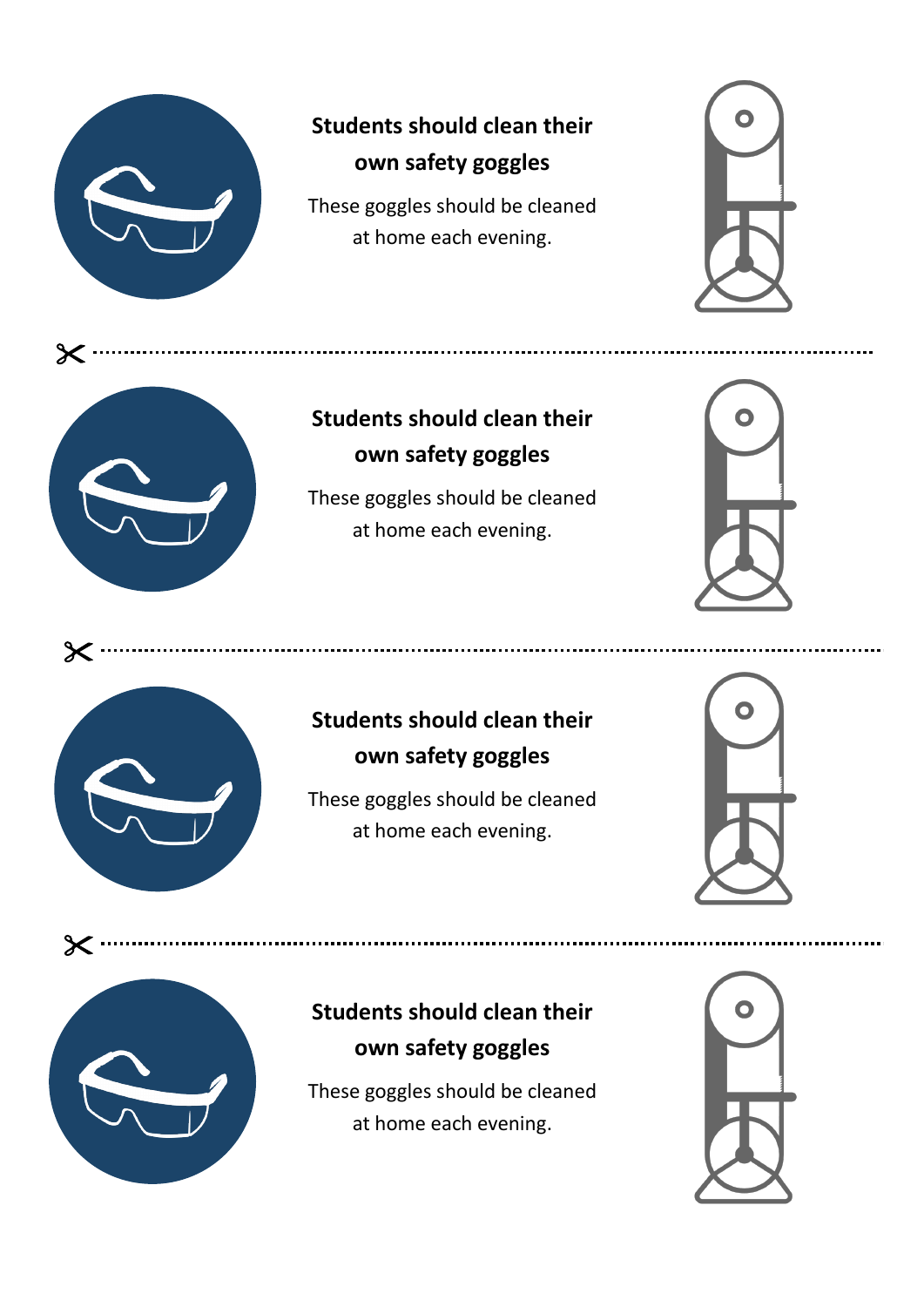

**Ensure that there is good ventilation in the classroom at all times.**





 $\times \cdot$ 

 $\boldsymbol{\times}$ 

 $\times$ 

**Ensure that there is good ventilation in the classroom at all times.**





**Ensure that there is good ventilation in the classroom at all times.**





**Ensure that there is good ventilation in the classroom at all times.**